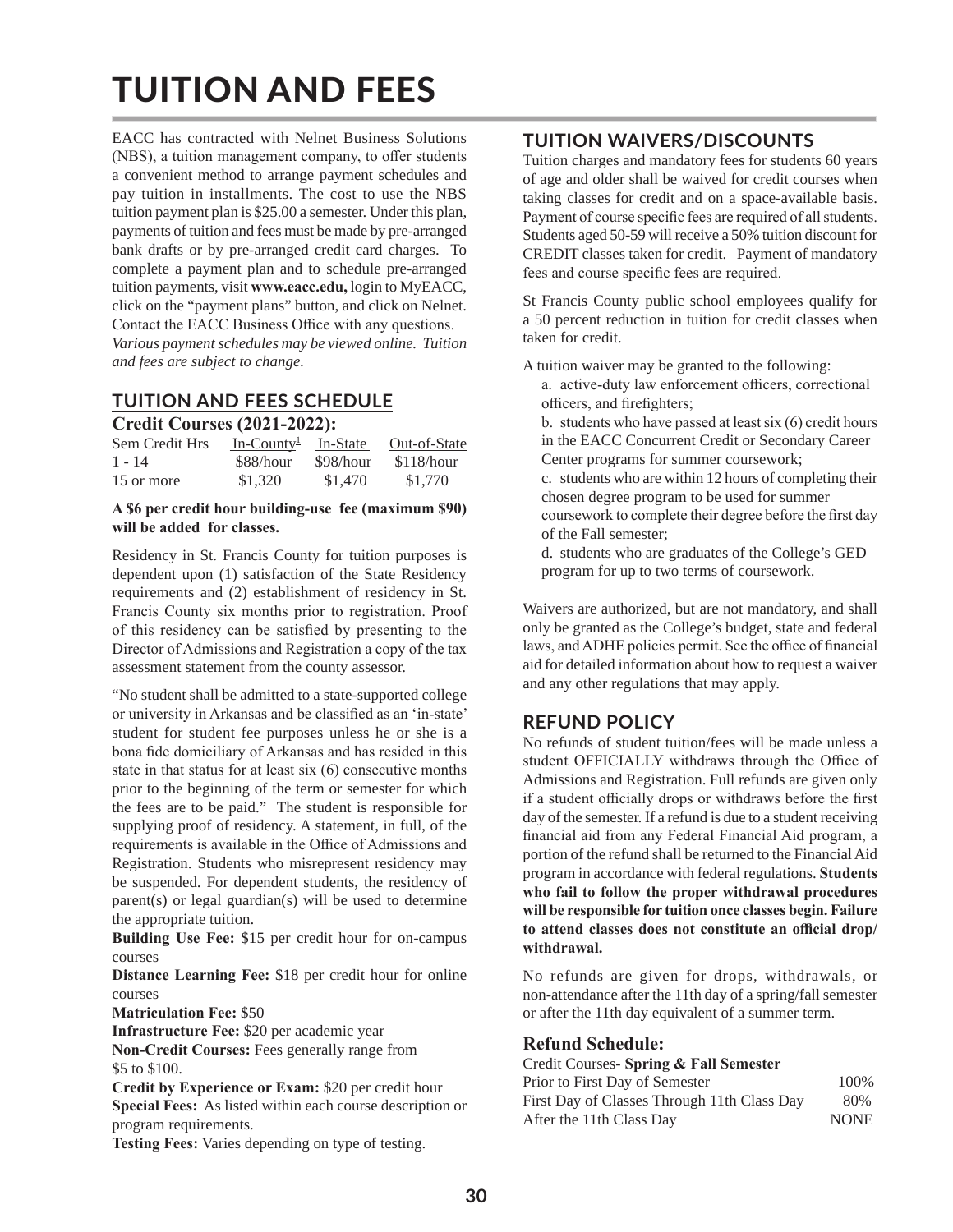| Credit Courses- Summer                     |             |
|--------------------------------------------|-------------|
| Prior to First Day of Semester             | 100%        |
| First Day of Classes Through 4th Class Day | 50%         |
| After 4th Class Day                        | <b>NONE</b> |

The Financial Aid Office at East Arkansas Community College seeks to provide financial assistance to any student who, without such support, could not attend the College. A comprehensive program of financial aid in the form of scholarships, loans, grants, and jobs is provided to qualifying students. Major criteria for determining financial aid are eligibility, financial need, academic achievement, character, and the promise of future success. Students interested in applying for financial assistance should contact the EACC Student Financial Aid Office..

**Continuing students are encouraged to complete financial aid applications by April 15 to assure processing of applications and disbursement of awards by the fall term.** Some scholarships and grants may be subject to earlier deadlines. Previously enrolled students interested in a full range of financial assistance should check with the Financial Aid Office in January or February.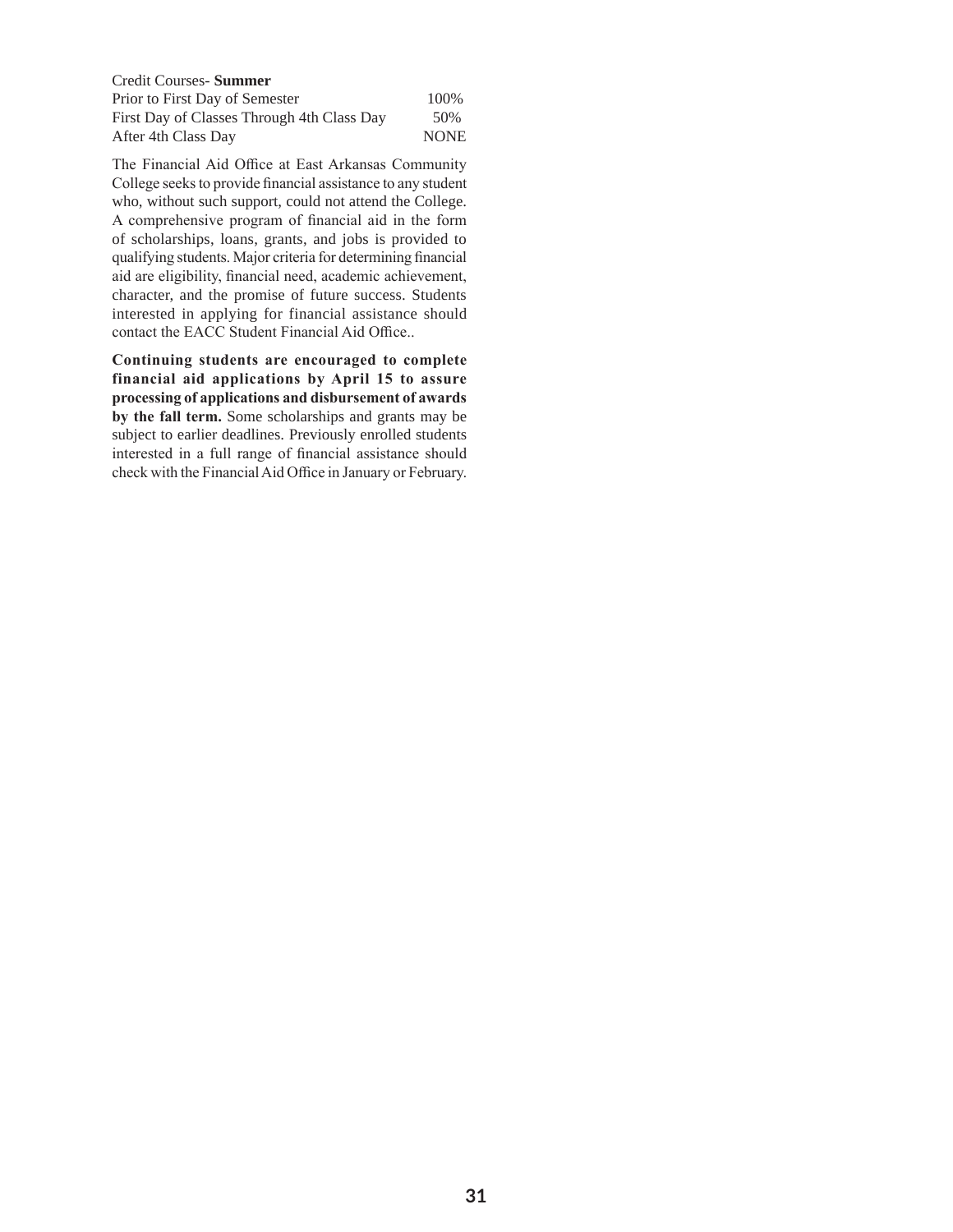| 2021-2022 EACC TUITION SCHEDULE                                                                 |                          |                                      |                  |                       |  |
|-------------------------------------------------------------------------------------------------|--------------------------|--------------------------------------|------------------|-----------------------|--|
| <b>Credit Hours</b>                                                                             | <b>St Francis County</b> | Out of County                        | Out of State     | <b>Technology Fee</b> |  |
| 15                                                                                              | \$1320                   | \$1470                               | \$1770           | \$90                  |  |
| 14                                                                                              | \$1232                   | \$1372                               | \$1652           | \$84                  |  |
| 13                                                                                              | \$1144                   | \$1274                               | \$1534           | \$78                  |  |
| 12                                                                                              | \$1056                   | \$1176                               | \$1416           | \$72                  |  |
| 11                                                                                              | \$968                    | \$1078                               | \$1298           | \$66                  |  |
| 10                                                                                              | \$880                    | \$980                                | \$1180           | \$60                  |  |
| 9                                                                                               | \$792                    | \$882                                | \$1062           | \$54                  |  |
| 8                                                                                               | \$704                    | \$784                                | \$944            | \$48                  |  |
| $\overline{7}$                                                                                  | \$616                    | \$686                                | \$826            | \$42                  |  |
| 6                                                                                               | \$528                    | \$588                                | \$708            | \$36                  |  |
| 5                                                                                               | \$440                    | \$490                                | \$590            | \$30                  |  |
| 4                                                                                               | \$352                    | \$392                                | \$472            | \$24                  |  |
| $\overline{3}$                                                                                  | \$264                    | \$294                                | \$354            | \$18                  |  |
| $\overline{2}$                                                                                  | \$176                    | \$196                                | \$236            | \$12                  |  |
| $\mathbf{1}$                                                                                    | \$88                     | \$98                                 | \$118            | \$6                   |  |
|                                                                                                 |                          |                                      |                  |                       |  |
| <b>EACC FEE SCHEDULE { Administrative Policy 5-16a(2)}</b><br>A+ Certification Exam Testing Fee |                          |                                      | \$188            |                       |  |
| <b>Course Fees:</b>                                                                             |                          |                                      |                  |                       |  |
| <b>HPER Activity Fee</b>                                                                        |                          |                                      | \$5              |                       |  |
| <b>Music Fees</b>                                                                               |                          |                                      | \$25-\$35-\$50   |                       |  |
| <b>Painting Fee</b>                                                                             |                          | \$30                                 |                  |                       |  |
| Pottery                                                                                         |                          |                                      | \$60             |                       |  |
| Welding                                                                                         |                          | \$15-\$30-\$60                       |                  |                       |  |
| <b>ART Special Topics</b>                                                                       |                          |                                      | \$30-\$60        |                       |  |
| Science Lab                                                                                     |                          |                                      | \$20             |                       |  |
| Microbiology Fee                                                                                |                          |                                      | \$110            |                       |  |
| Credit by Experience/Credit by Exam                                                             |                          |                                      | \$20/credit hour |                       |  |
| <b>Building Use Fee</b>                                                                         |                          | \$15/credit hour<br>\$18/credit hour |                  |                       |  |
| Distance Learning Fee                                                                           |                          | \$2.50                               |                  |                       |  |
| <b>EMT Card Fee</b><br><b>EMT FISDAP</b>                                                        |                          | \$80                                 |                  |                       |  |
| <b>EMT Basic Insurance Fee</b>                                                                  |                          | \$65                                 |                  |                       |  |
| <b>EMT Paramedic Insurance Fee</b>                                                              |                          |                                      | \$80             |                       |  |
| <b>EMT Traumatology I FISDAP</b>                                                                |                          |                                      | \$100            |                       |  |
| <b>EMT Traumatology IV FISDAP</b>                                                               |                          |                                      | \$40             |                       |  |
| Infrastructure Fee                                                                              |                          |                                      | \$20/Year        |                       |  |